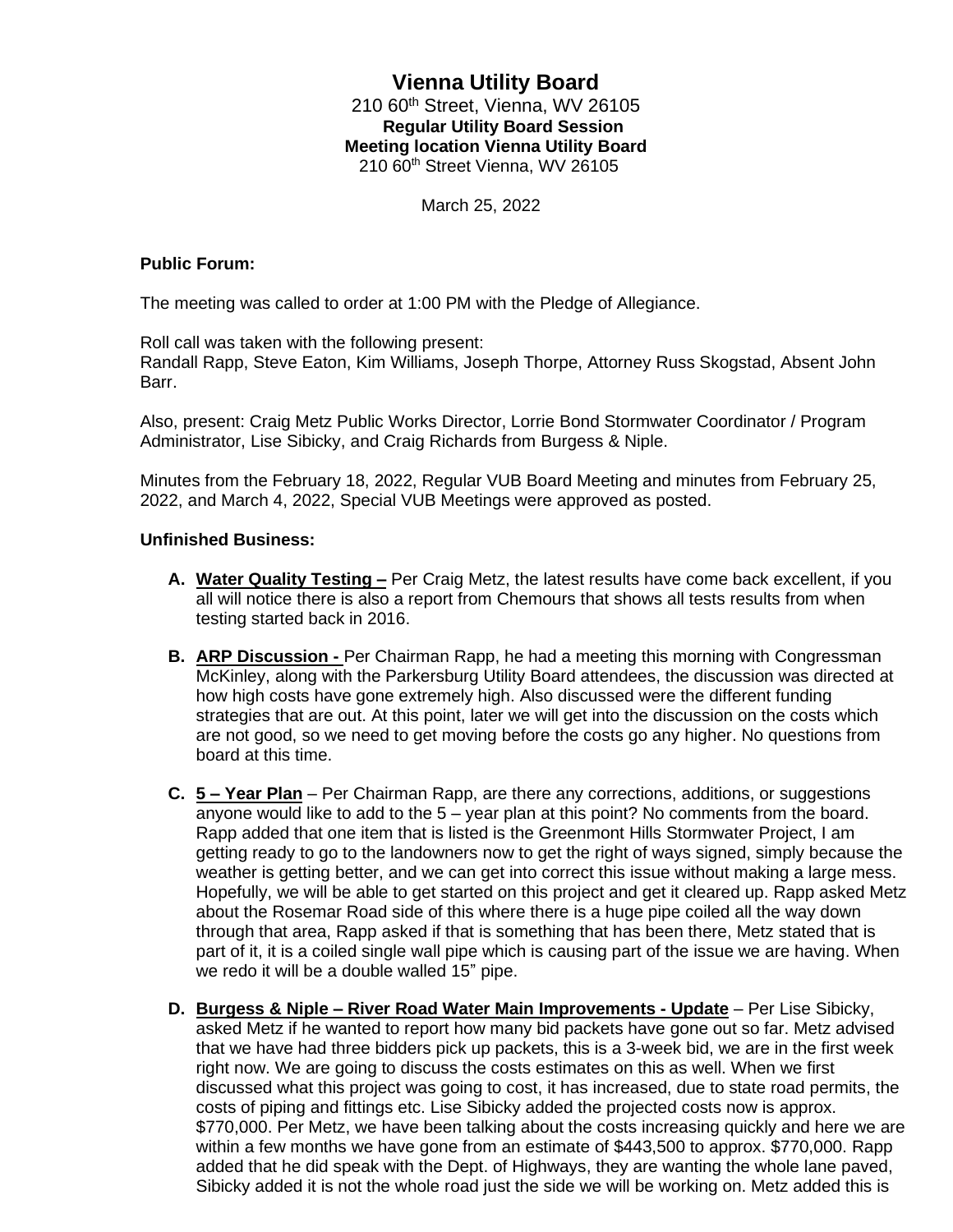\$130,000 increase in project price. Rapp stated that one of the things that was brought up in his meeting this morning was once this bid goes out and once you accept the bid from a contractor, what happens when the costs of materials goes up so dramatically? For example, if a contractor comes in and bids \$500,000 on the project, we accept his bid at this cost and before the project gets started the cost of materials increases, who eats the cost of the price over run? Craig Richards added that some state agencies allow you to add a cost escalator in there, such that the time you receive the bid for the day you award the contract, and the contractor experiences an increase in price, they will allow them to show evidence the cost increase occurred and they will add more money to that construction contract. I believe those are cases when there is a significant period of time once bids are submitted and when contact is awarded. In this case we have 3 weeks, so in my opinion there is no need for a cost estimator. Typically, the contracts we put together that have funding agency money in it, if there is some act of God or a totally unanticipated event that has occurred, we need to be given more money. This is becoming common now with costs escalating. The contractors that are bidding these jobs are putting some type of provision in in case the price does go up. Rapp added that during the meeting this morning they stated that some of these items are only guaranteed for today, so if you do not buy it today, they cannot guarantee the price will be the same tomorrow, this just shows how rapidly it is changing. Typically, if we get a price and whatever the price guarantee is the time limit is going away. We had an issue few weeks ago, where one of the contacts we had signed saw the raw materials cost had gone up dramatically but because the cost of the material wasn't more than 10% of what the original bid was we accepted the increase because it wasn't a major factor. Typically, if it's under 10 % we can live with that. The problem is these days when you go out to solicit bids there are two major factors, one is the cost, and the second is availability. If you can get an item from someone for \$10 but he can't get it to you for 12 weeks, but you can get an item for \$12 and only way 3 weeks your best bet is to take the more expensive item that you can get in less time, because in that time period it could go dramatically higher. That is a big issue for us, because our city's purchasing requirements are that we must take the lowest cost, if it is a comparative price or item. I think everyone is going to have to be flexible with this. Per Craig Richards, I know the Utility Board has significant water and wastewater projects in the works, if you submit an application to the infrastructure council for them to make you a recommendation on a project and it goes through their process, it is based on cost estimates and engineering at that time. The design and review of that project may take up to 6 to 9 months, in today's world we are all very sure those costs are going to go up. But, if before you advertise for bids the funding agencies want the projects no more than 3 months out. If the cost estimate is higher the House Bill 4566 can make up that difference, then if the job bids and the bid happens to come in over what you did budget for, then the same fund that the legislature approved the creation of is there to make up that difference. The issue is the legislature passed HB4566, which shows they created the fund but have put no money in it. But looking at a project like River Road, I do not think you will be able to tap into that fund for this. Rapp asked Sibicky if had anything else on the River Road project status, she stated she thinks we are all caught up on this. Rapp added we are halfway through the bid process on this so within the next few weeks we should have all the bids in and have the bid opening. Metz advised yes. The next meeting, we will bring you bid information and Burgess & Niples suggestions. Metz also added he has spoken to a few contractors and the ductile pipe we are requesting is about a year out to obtain. Rapp asked how far out for PVC pipe, Metz said he was not sure no one has given him a time frame on that.

**E. Burgess & Niple – 45th Place Water Main Replacement Update** – Per Lise Sibicky, we have been speaking to Metz regarding existing easements in that area we are finalizing our routing and getting tied into the backyards. She was not sure on any updates on this. Attorney Skogstad stated that he has looked at the right of ways we have for the property on  $46<sup>th</sup>$ Street going back to one of the original landowners, beyond that I cannot find anything, I have looked at adjoining properties and have located one right of way done back in 1997. I do not see anything were the city of has right of ways for these areas. Rapp asked if we should have received the right of ways since this was a private development and the installed it? Metz added we should have received he right of ways since it was our water and sewer system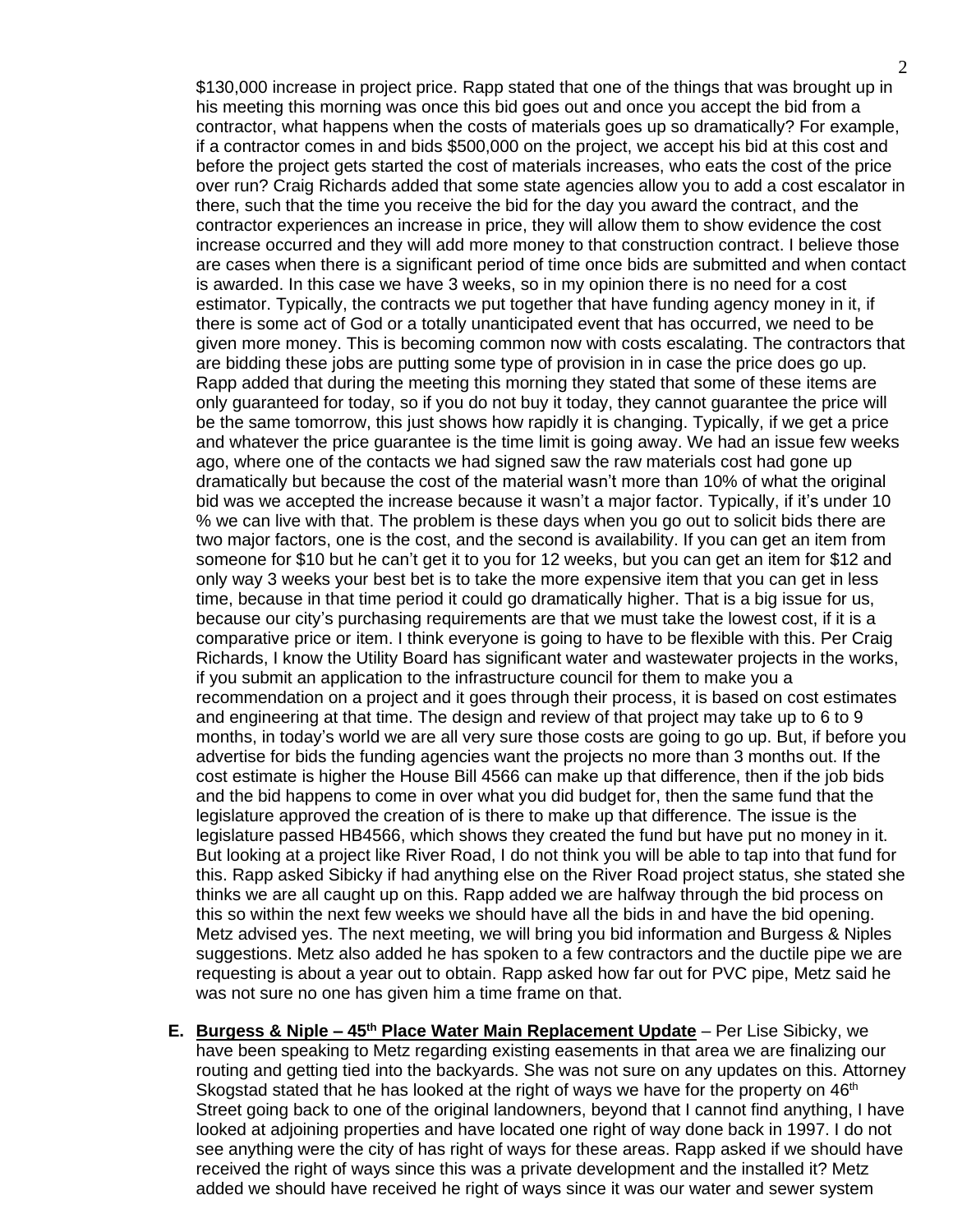yes, but I am not saying we ever did. Russ again added the only one he could find was from 1997 but nothing besides this. Rapp added we are going to have to get right of ways for all the new locations where we want to put in this new water line. The new design issue is the tie in at the end going outside that subdivision toward  $3<sup>rd</sup>$  avenue is where issue is. Inside the subdivision we can take from Grand Central and do the inside, its outside the subdivision we must have the right of ways. Per Russ, there are arguments there, we could go into a very indepth legal theory here about easement by and so forth, but I think ultimately if these folks want water service there, they are going to have to give right of ways. We just do not have any anything preexisting to go on. We do already have lines in the ground that have been there 25 years, there are a couple different legal theories we could go with, but we have never taken property by title, we have put lines in, the lawyer language is open and notorious, which sounds worse that it is, all it means is the property owners were there when lines were installed and they have allowed us to operate it. The easiest way to handle this is to go to the property owners and let them know the easiest way to finish this project, this is what we will need. I would hope they would reasonable and in order to have their water and sewer service they would agree to let us have these right of ways. But if we did run into any issues with property owners, we could file petitions if needed. Skogstad advised his recommendation is to contact the property owners. These documents will be simple to draft, at this point I do not think surveys need to be done we just need to start with the property owners and go from there. Metz added he would like to see survey and plats on this for future reference, so that is an option we can look into.

- **F. Burgess & Niple – Funding Source Options – Updates for: Water & Wastewater system Improvement Projects** – Per Craig Richards, at the last board meeting, we were advised to hire Michael Griffith to some analysis on these water and sewer projects using different funding scenarios, we have sent him updated cost estimates on the water we are getting him the sewer information, Richards stated he has not spoke to him for a few weeks, he is not sure if he has gotten to look at this information yet, Griffith said he hoped to get to them sometime after March 18, 2022. Rapp advised that he did reach out to Amy Roberts for our numbers, she is preparing those for him. I am sure he cannot get started until he gets all our numbers in hand. So, we will wait on him to get all the information and go from there. Rapp advised is it moving along.
- **G. Burgess & Niple – Dredging of Pond Run and Greenmont Dry Dams -** Per Craig Richards, we have nothing to report on this currently. I know you are waiting on funding options from Soil Conservation and Rapp added we have reached out to Senator Manchin's office. There is an incredible amount of money out there but who knows if we will see any of it.
- **H. 28th Street Storm Drainage Study – Update –** Per Richards, we have wrapped up a draft, we hope to present this at the next board meeting.

## **New Business:**

**A. 12th Street Pump Upgrade –** Per Metz, we showed you last meeting some pictures and issues we are having at  $12<sup>th</sup>$  Street, currently we are still running on 2 pumps, the third pump is still in the rebuild shop, we hope to have it back with next few weeks. We had an issue with the spare we had, it did not fit, so we had to go with the option to have the third pump rebuilt at a cost of about \$5,200. In the meantime, Mike Davis and I met some individuals from Precision Pump Valves, they looked at our system and pumps and I what I requested from them was three replacement pumps and a spare. I requested some type of pump that would not clog up or less likely to clog, they do have one, it is a non-clog open chambered propeller, it is not fail proof, but it is less likely than what we have. The cost estimate that Mike and I did includes installation of the three pumps with additional piping. This cost came in at \$416,690.00. These are expensive but I guess the question is how you want to proceed, this